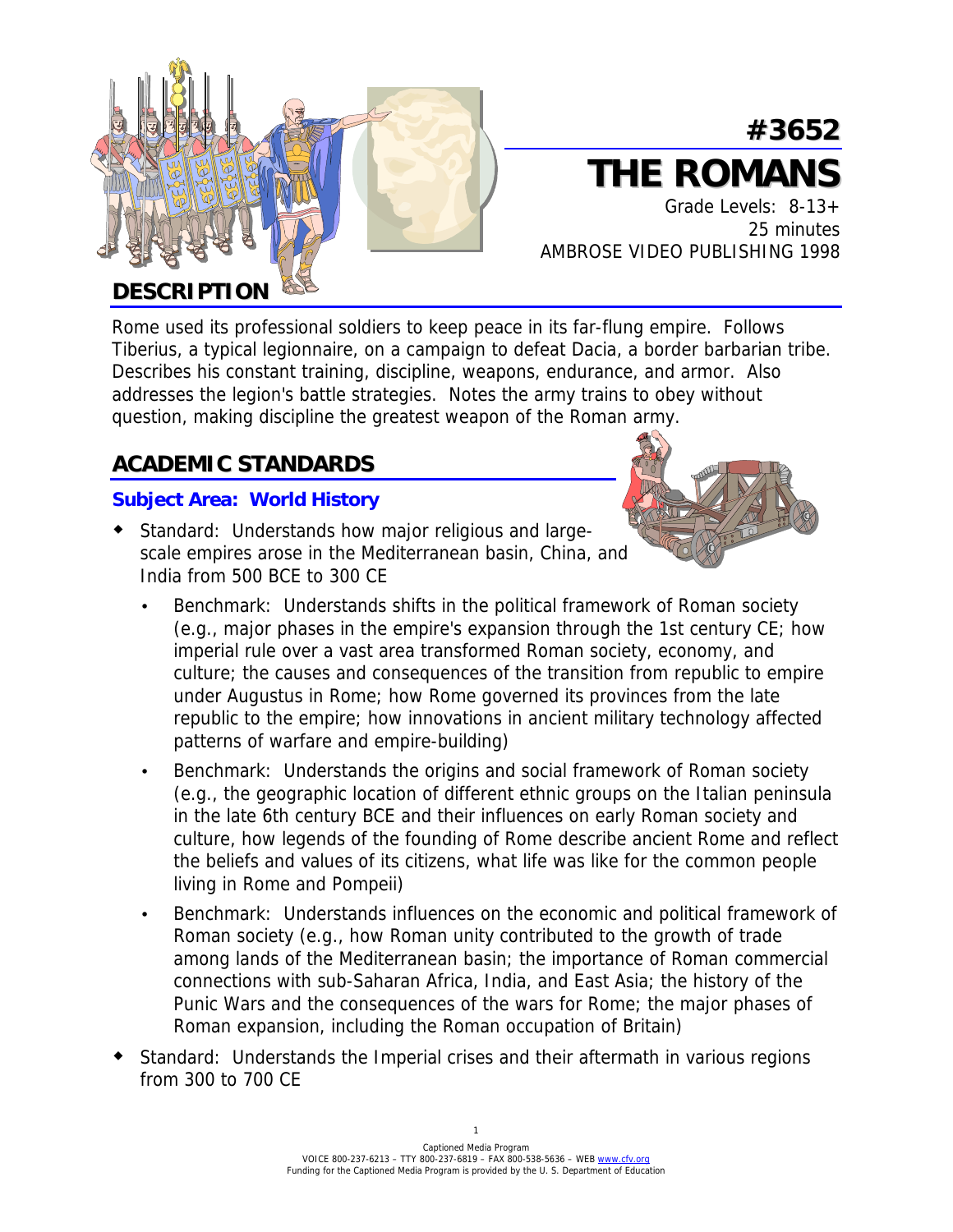- Benchmark: Understands possible reasons for the decline of the Roman and Han Empires (e.g., possible factors that motivated nomadic peoples to move into the Roman Empire and China, common patterns of decline and fall in the Roman and Han Empires, the chronological order of significant historical events for Rome from the late empire through the reign of Justinian, how differences in architecture can illustrate unity and alienation between the eastern and western halves of the Roman Empire)
- Benchmark: Understands political and social elements during the decline of the Roman and Han Empires and the rise of the Byzantine Empire (e.g., the strengths and weaknesses of the eastern and western Roman Empires and the factors that enabled the Byzantine Empire to continue as Rome fell; how Constantine selectively supported aspects of Western rule with Eastern institutions to create a new, independent, Byzantine state in the 4th century CE; the links between military, social, and economic causes for the decline in the Han and Roman Empires; the impact of barbarian movements on the regions of Europe, China, and India by the end of the 7th century CE; the life of Germanic peoples and society including the status and role of women)

## **INSTRUCTIONAL GOALS**

- 1. To depict life for a soldier in the Roman legion.
- 2. To examine reasons for the strength of the Roman Empire.
- 3. To illustrate the conflict between the Roman and Dacian Empires in the first century A.D.

## **VOCABULARY**

- 
- 2. legionaries 12. haphazardly
- 3. stone masons 13. catapult
- 4. paying tribute 14. Spartan meal
- 5. veteran 15. watch
- 6. swore an oath 16. auxiliaries
- 
- 8. diversions 18. wield
- 9. mundane 19. siege
- 10. melancholy 20. artillery

## 1. entrails 11. fortress

- 
- 
- 
- 
- 
- 7. vices 17. discharge
	-
	-
	-



## **BEFORE SHOWING**

- 1. Find the following places on a map of the world. Note places found on historical and modern maps.
	- a. The Danube River
	- b. Rome
	- c. Britannia
	- d. Judea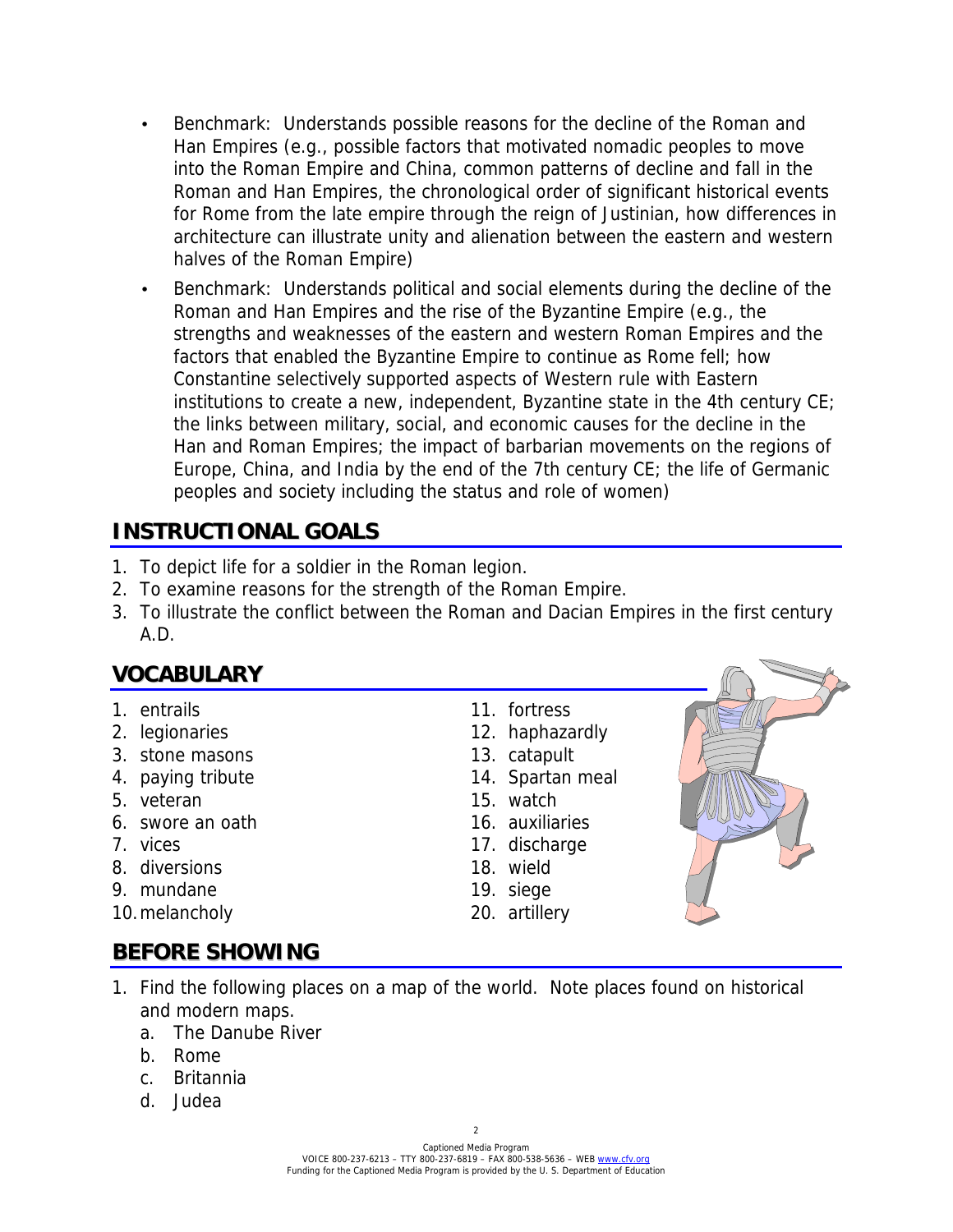- e. Italy
- f. Macedonia
- g. Tibiscum
- h. The pass of Tapae
- i. Romania
- 2. Discuss the lasting contributions of the Romans. Include architecture, travel, agriculture, aqueducts, estate-living, public baths, amphitheaters, and art.
- 3. Read the legend of the founding of Rome via Romulus and Remus. (See RELATED RESOURCES.)

## **AFTER SHOWING**

#### **Discussion Items and Questions**

- 1. Discuss the Roman Empire.
	- a. Why was the Danube River referred to as the "end of the world"?
	- b. For what reasons was Rome paying tribute to barbarians at the height of its power?
	- c. How did a person become a Roman citizen?
	- d. Why was Rome forever at war?
	- e. How did Rome change from its early days?
	- f. What were the comforts of Rome?
- 2. Discuss the life of Tiberius Claudius Vitalis.
	- a. How did Vitalis begin his life as a solider?
	- b. After years in the legion how did he regularly train?
	- c. How did his promotion to the Legion One Italia show his success as a soldier?
	- d. How did his career in the legion end?
- 3. Discuss life as a solider.
	- a. How many years must a legionary promise to Rome?
	- b. What were the requirements for becoming a legionary?
	- c. What roles were specifically held by Roman citizens and non-Roman citizens?
	- d. What were the short- and long-term benefits of joining the military?
	- e. What were the chances of living through the committed time of military service?
	- f. What were the benefits of the army changing from part-time soldiers to a professional army?
	- g. What was the key to the legionaries' success? Why did they so easily stand the strain of battle?
	- h. How did the legion guard against lack of discipline?
	- i. In what ways did the legions show attention to discipline and security?
	- j. Why was a legionary called a Mule?
	- k. Why were soldiers forbidden to marry?
	- l. What are the typical vices of soldiers?
	- m. How did soldiers supplement their provided Spartan meals?
	- n. What were the consequences of falling asleep on a watch?



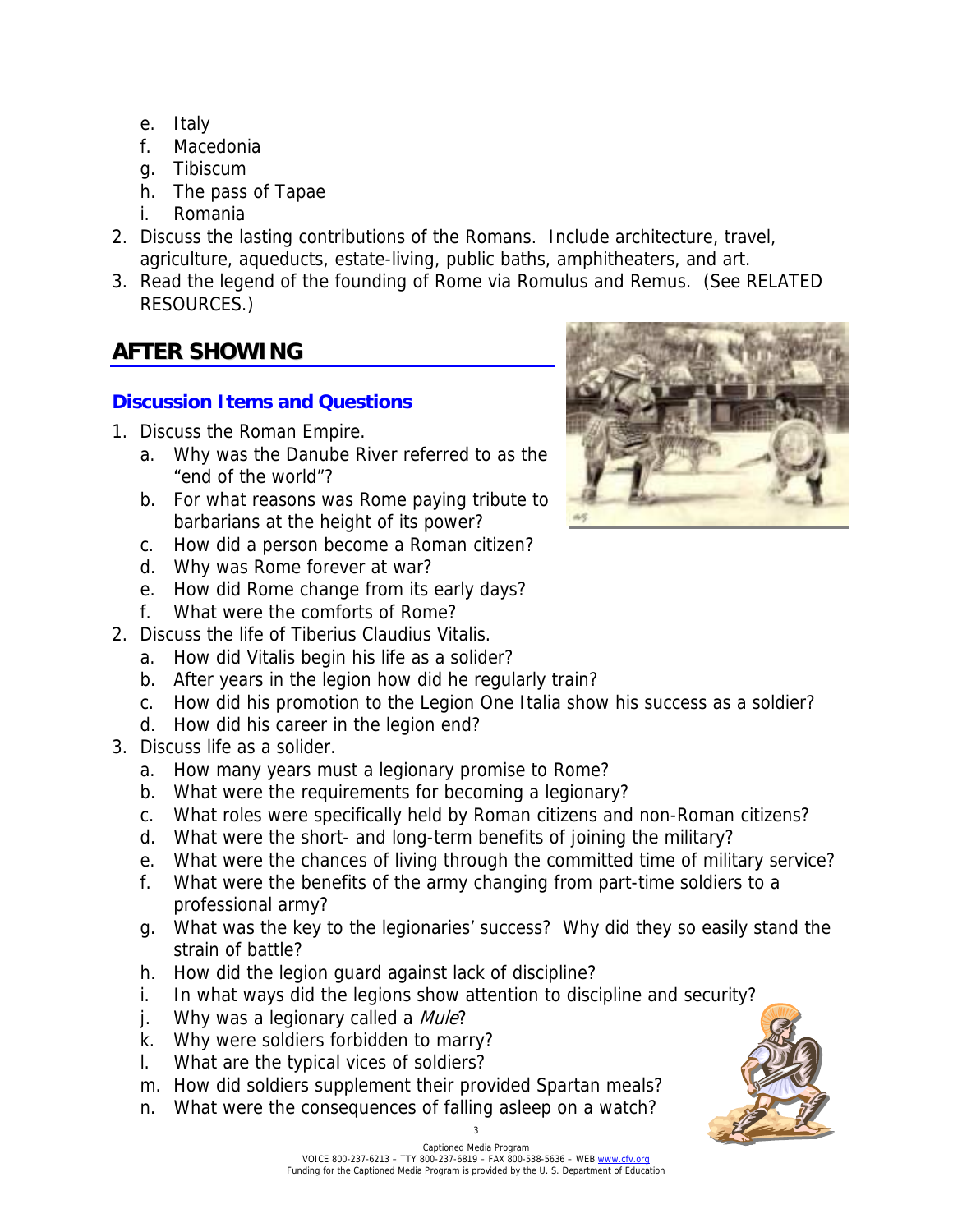- 4. Describe the Roman legions' battle equipment.
	- a. How had the Romans improved on their predecessors' armor?
	- b. How did the Romans prevent their enemies from using javelins thrown by the Romans?
- 5. Discuss the disciplined way Romans fought. In what ways was a Roman soldier part of a machine?
- 6. Discuss the conflict between the Dacians and the Romans.
	- a. How did the Dacians win the first conflict with the Romans?
	- b. Why did the Romans begin their war against the Dacians by building?
	- c. Why did Emperor Trajan lead the attack?
	- d. What was the purpose of sending the cavalry ahead of the legion?
	- e. What were the benefits of the Dacians' loud attack and the Romans' silent advance?
	- f. What did the Romans do after they won a battle but failed to take the capital of Dacia?
	- g. How did the Roman siege test the strength of the Dacian strongholds?
	- h. How did Rome respond after Dacia broke the treaty of peace?
	- i. Why did the Romans choose to settle among the conquered Dacians?
- 7. Discuss the pros and cons of the Roman position to refuse to do battle until they have fortified their camp and to not construct haphazardly.

#### **Applications and Activities**

- 1. Imagine being one of the professionals who accompanied the legion. Write a letter to a family member or a diary entry. Include mundane and melancholy information about daily life. Consider the following roles:
	- a. blacksmith
	- b. bookkeeper
	- c. veterinarian
	- d. doctor
	- e. engineer
	- f. architect
- 2. Research Roman religion.



- a. Which gods may the Romans have been sacrificing the ox, the sheep and the pig?
- b. How did religion play a part in military and daily life?
- 3. Write an epitaph or eulogy for Tiberius Claudius Vitalis.
- 4. Research various aspects of ancient Rome.
	- a. Create two casts of characters representing the gamut of Roman society (e.g., slaves, plebeians, patricians, senators) from the dawn of the republic to the final days of the empire.
	- b. Create diary entries describing a day in the life of one of the characters. Include accurate descriptions of the following:
		- 1) Daily life in Rome
		- 2) The social framework of Roman society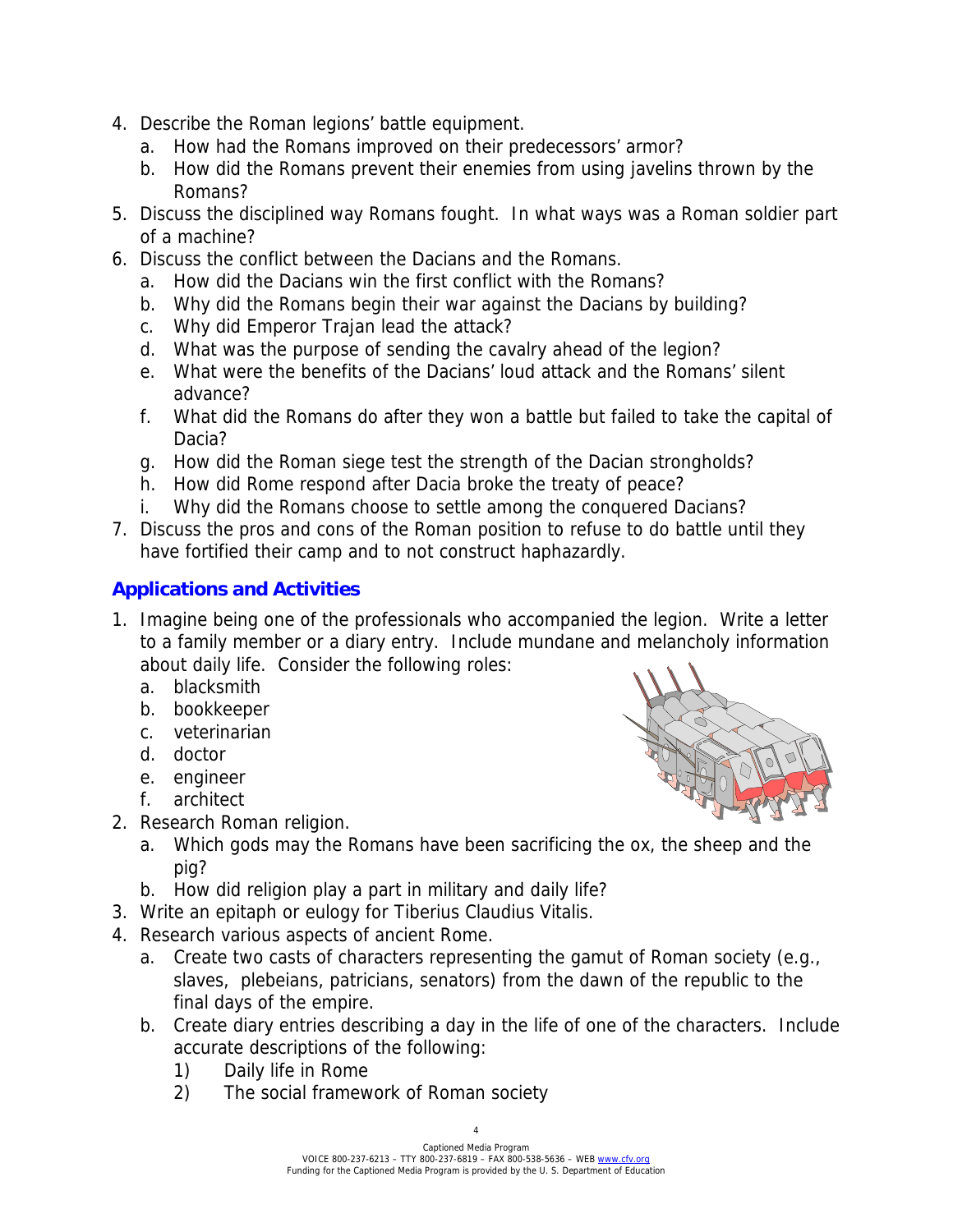- 3) Changes in Roman political institutions (e.g., Caesar's grab for power, Augustus' Pax Romana, etc.), changing values (e.g., Nero's persecution of the Christians, Constantine's conversion, and others.)
- 4) Changes in Roman social institutions (e.g., growing poverty in Rome, the rise of private armies, and others.)
- c. Compile their diary entries in a class book.
- d. Read the diary entries together.
- e. Use a graphic organizer to record the important changes in Roman life as the society changed from a republic to an empire.
	- 1) Column headings might include: Roman Republic and Roman Empire.
	- 2) Rows might include topics such as: Politics, Society, and Values.
- 5. Investigate modern military service.
	- a. What are the requirements of becoming a solider?
	- b. How long must a recruit commit to military service?
	- c. What are the benefits of joining the military?
	- d. What percent of recruits live through to full military retirement?
	- e. What are the common vices of soldiers?
	- f. Why is armor no longer used?
- 6. Compare modern military experiences with ancient Rome. Consider equivalents for recruitment, boot camp, training, rank,

advancement, retirement and the reserves.

- 7. Research the influence that the Roman Empire has on modern life.
	- a. List the number and titles of videos and fiction available at local and school libraries regarding ancient Rome.
	- b. Read Biblical accounts of the Roman Empire.
- 8. Sketch a Roman legionary. Include details of his lorica segmentata armor: breastplate of metal sheets, iron helmet, shield, pilum (javelin) and gladius (short sword).
- 9. Investigate the fall of the Roman Empire. Contrast the fall of Rome with the fall of the Byzantine Empire. Consider possible reasons for the demise.



## **RELATED RESOURCES**

#### **Captioned Media Program**

- Discovering Italy #7943
- An Empire Conquered #7575
- Julius Caesar #8134
- Myths & Legends of Ancient Rome #3274
- Roman City #3292
- The Romans on the Rhine and the Danube #3076